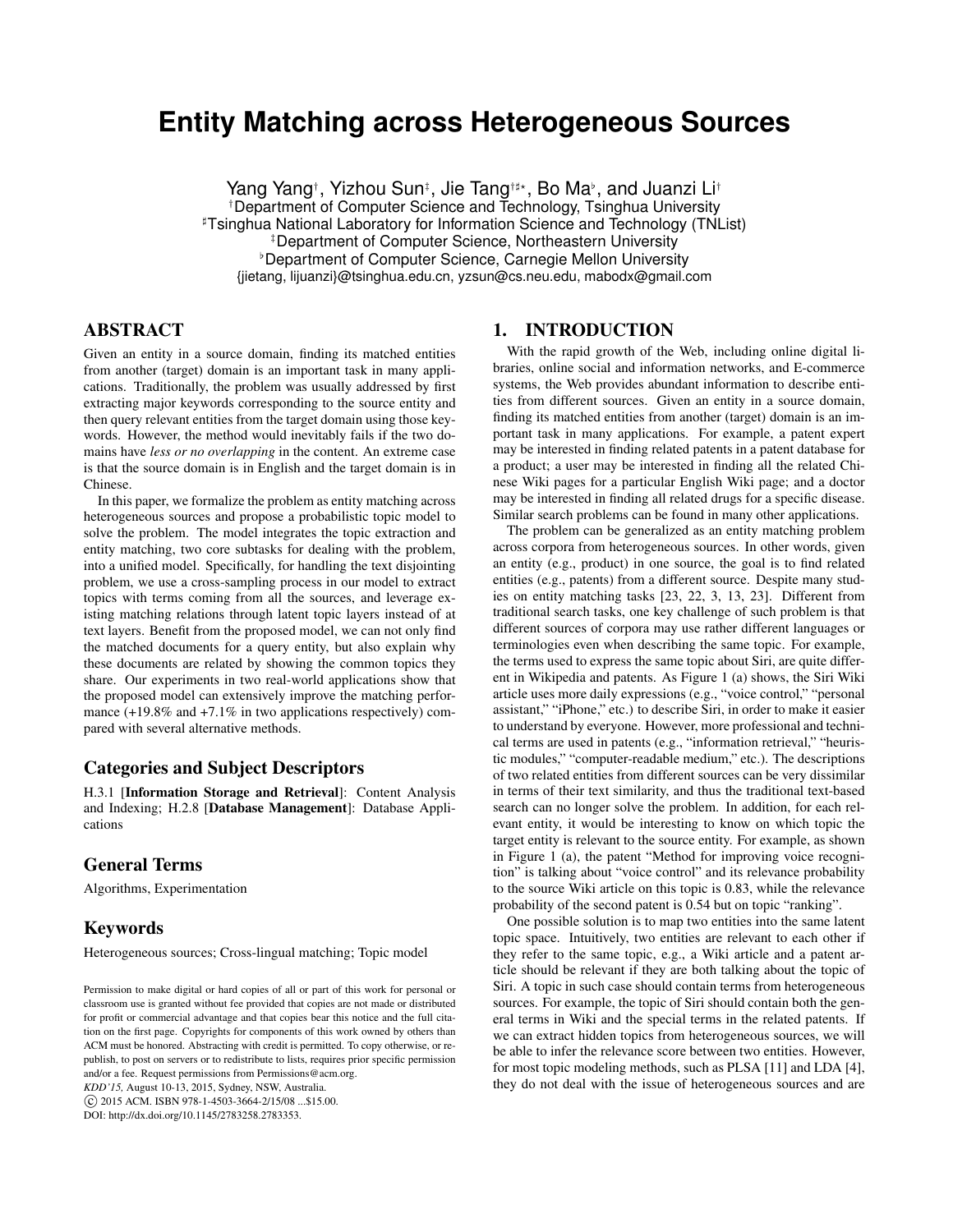

Figure 1: (a) An example of the entity between Wiki articles and patents. The rectangle on the left side represents the Wiki article which gives a general description of Siri. The rectangles on the right side denote patents reporting related technologies to Siri. Titles and high frequency phrases in the entities are shown in the rectangles. Links between the Wiki article and patents indicate their matching relations, with the topic relevance probability presented. (b) Product-patent matching performance of LDA based methods and the proposed model (CST). (c) Cross-lingual matching performance of a method not considering latent topics, a LDA based method, and a CST based method.

not able to generate topics with terms from different sources, since these terms seldom appear in the same entities.

In this paper, we propose a novel probabilistic model, Cross-Source Topic (CST) model, to solve the entity matching problem for a two-source case, which integrates the topic extraction and entity matching into a unified model. We first ask the users to give a small portion of labels indicating the matching between entities from heterogeneous sources. Then we model both the hidden topics and the entity matching in a unified framework, where a topic contains terms from heterogeneous sources and the entity matching is determined by the topic distributions of the two entities. By using this model, we can not only find the matched entities for a query entity, but also explain why these entities are related by showing the common topics they share. It turns out that our model can successfully overcome the little-text-overlap problem across heterogeneous corpus sources, by modeling a topic with terms coming from all the sources and utilizing the matching labels for entities across different sources. A mean-field variational inference [28, 12] method is used to learn the model, which can be used to infer the matching relation between entities with no labels.

We evaluate the CST model in two real scenarios: 1) given a Wiki article describing a specific product, searching patents in the online patent database  $\mathrm{USPTO}^1$  that are related to the same product; 2) given an English Wikipedia article, searching the corresponding article from the Chinese Wiki knowledge base. Figure 1 (b)-(c) show the experimental results in each scenario respectively, from which we can see that the proposed model extensively improve the performance (averagely +19.8% and +7.1% in two real scenarios respectively).

In all, our contributions of this paper are summarized in the following.

• We identify and formalize a new problem called *entity matching across heterogeneous sources*, which is important and useful in this age of plentiful online open sources from different domains. To the best of our knowledge, no previous work has extensively studied this problem.

- We propose a novel and powerful probabilistic model, Cross-Source Topic (CST) model, to solve the entity matching problem for a two-source case, which integrates the topic extraction and matching into a unified model.
- We design an efficient variational inference-based learning algorithm to learn the model and enable it scale to large-scale data sets.
- We have demonstrated the power of our new method using two real-world applications, compared with the state-of-theart baselines.

Organization Section 2 formulates the problem. Section 3 explains our proposed model, describes the algorithm for model learning, and introduces the applications of the model. Section 4 introduces our experiment that validates the effectiveness of our methodology, including its setup, baseline methods and results. Section 5 reviews some related work, and finally, Section 6 concludes this work.

## 2. PROBLEM DEFINITION

In this section, we present related definitions and formulate the problem. We first give the formal definition of heterogeneous source corpus. Generally, a heterogeneous source corpus contains the descriptions of entities from multiple sources. However, to make the definition and the description of the proposed model clear, we use a dual source corpus as an instance in all related definitions. We leave the source extension as future work.

DEFINITION 1. *Dual Source Corpus. A dual source corpus* C is a set of text collections  $\{C_1, C_2\}$  from two sources with vo*cabulary*  $V_t = \{w_1^t, w_2^t, ..., w_{N_t}^t\}$   $(t \in \{1, 2\})$ , where  $C_t =$ 

<sup>1</sup> http://www.uspto.gov/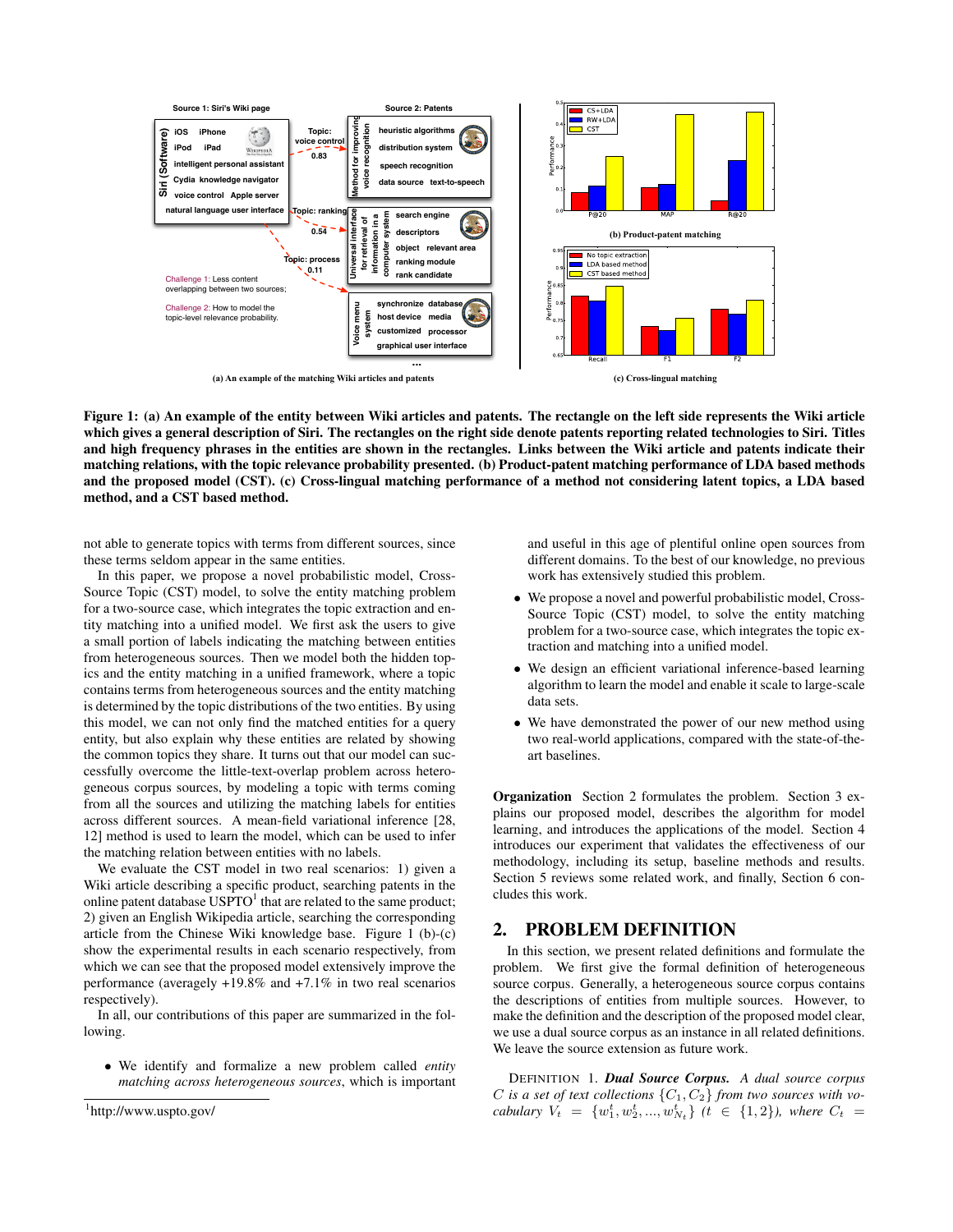${d_1^t, d_2^t, ..., d_{D_t}^t}$  *is a collection of entities (each entity is repre*sented by a document describing it) from source  $t$ ,  $D_t$  is the num*ber of entities in*  $C_t$ *, and*  $N_t$  *is the total number of words in* Vt*. Following the common assumption of bag-of-words represen*tation, each entity  $d_i^t$  in  $C_t$  can be represented as a bag of words  $\{w_{i_1}^t, w_{i_2}^t, ..., w_{i_{N_t^t}}^t\}$ , where  $N_i^t$  is the number of words in the en*tity*  $d_i^t$ .

Given a dual source corpus, we can extract cross-source topics, which contain terms from different sources:

**DEFINITION 2. Cross-Source Topic.** A cross-source topic  $\varphi$ *contains multiple multinomial distributions over words from different sources. For example, a 2-source topic contains two word distributions*  $P_1(w|\varphi)$  *and*  $P_2(w|\varphi)$ *, where*  $P_t(w|\varphi)$  *defines the probability of a word w from source*  $t$  ( $t \in \{1,2\}$ ) appearing in *this topic. Thus words with highest probabilities associated with each topic would suggest the semantics represented by the topic. Notice that we have*  $\sum_{w \in V_t} p_t(w|\varphi) = 1$  ( $t \in \{1,2\}$ ) for any *cross-source topic* ϕ*.*

Next, we use a matching relation matrix to represent the correlations between entities from different sources.

DEFINITION 3. *Matching Relation Matrix. A matching relation matrix* L *represents the matching status between entities in a* dual source corpus C. If  $d_i^1$  and  $d_j^2$  is matched,  $l_{i,j} = 1$ , otherwise  $l_{i,j} = -1$ *.*  $l_{i,j} = ?$  *denotes that the value is missing and needs to be inferred.*

Since entities from different sources may share few terms, the known values in the matching relation matrix are important guidance to extract the cross-source topics and infer the missing values in the matrix. We can finally define the main problem addressed in this paper:

PROBLEM 1. *Entity Matching across Heterogeneous Sources. Given a heterogeneous source corpus* C*, and a matching relation matrix* L*. The goal of cross-source entity matching is to determine the missing values in* L*.*

For example, we have a dual source corpus from Wikipedia and USPTO, the cross-source entity matching problem is: given a Wiki article describing a specific product, finding patents from USPTO which reports the technologies related with the same product. As an example, given a Wiki article describing Siri, one of the matched patent could be the one claims on the technology about "universal interface for retrieval of information," which is highly relevant to Siri.

Another example is cross-lingual Wiki article matching. Given an English Wiki article, the task aims to find a Chinese Wiki article that reports the same content. Compared with cross-lingual information retrieval problems, which mostly incorporate bilingual dictionaries, however, our problem is more general. Instead of using dictionaries, we focus on utilizing known relations to help extract cross-source topics and infer unknown relations.

#### 3. CROSS-SOURCE TOPIC MODEL

Modeling cross-source matching entities is a challenging task. Intuitively, two entities are relevant if they refer to the same topic, and topic extraction will help us infer the connection between entities. However, due to the different terminologies used in different domains, word distributions of corpora from two sources may be



Figure 2: Plate representation of the Cross-Source Topic model. Modeling part for entities in source 2 has a symmetrical structure as source 1. For simplicity, the modeling part for the entities in source 2 is omitted.

Table 1: Notations in the CST model.

|                                | rable 1. Protations in the CST model.                                  |
|--------------------------------|------------------------------------------------------------------------|
| SYMBOL                         | DESCRIPTION                                                            |
| K                              | the number of topics                                                   |
| D                              | the total number entities                                              |
| $D_1, D_2$                     | the number of entities in source 1 and source 2                        |
| $l_{d,d'}$                     | the value in the matching relation matrix, denotes whether             |
|                                | d is matched with $d'$                                                 |
| $w_{d,j}$                      | the <i>j</i> th attribute (word) in entity $d$                         |
| $z_{d,j}$                      | the topic assigned to attribute $w_{d,i}$                              |
| $c_{d,i}$                      | the latent variable assigned to $z_{d,i}$ , the value of $c_{d,i}$ can |
|                                | be d or the index of matched entities with $d$                         |
| $\theta_d$                     | multinomial distribution over topics specific to entity $d$            |
| $\varphi_{1,z}, \varphi_{2,z}$ | multinomial distribution over terminologies specific to                |
|                                | topic $z$ in source 1 and 2                                            |
| $\lambda_d$                    | multinomial distribution over latent variables $c$ specific to         |
|                                | entity $d$                                                             |
| $\alpha, \beta$                | Dirichlet priors to multinomial distributions $\theta$ and $\lambda$   |
| $\gamma$                       | global regression parameter                                            |
| $\rho$                         | a function provides binary probabilities used to generate              |
|                                | $l_{d,d'}$                                                             |
| $e_1, e_2$                     | two constant values used to determine $\beta$ (weights of the          |
|                                | prior for cross-sampling)                                              |
|                                |                                                                        |

quite different. In this situation, traditional topic modeling technologies would fail to identify the same topic from two sources but separate the topic into two or more, as shown in our Siri example in Figure 1. In this paper, we propose a new semi-supervised probabilistic model called Cross-Source Topic (CST) model to capture the cross-source topics and perform entity matching from different sources simultaneously.

## 3.1 Model Overview

Framework. The basic assumption of the proposed model is that, for entities from different sources, *their matching relations and hidden topics are influenced by each other*. Matching entities are similar in hidden space of topics, though the topics have different representations (e.g., word distributions) in different sources, and vice versa, entities that are similar in hidden space of topics tend to be matched. Thus the basic idea here is *to leverage the known matching relations to help the extraction of hidden topics, and use the extracted topics to infer the unknown relations*.

Figure 2 shows the plate representation of the proposed semisupervised model. For simplicity, we omit the modeling part for the words in source 2 as it is the same as source 1. Table 1 summarizes the notations used in the CST model.

In order to avoid pairwise relation modeling, before we use CST to model the generation of given entities and the generation of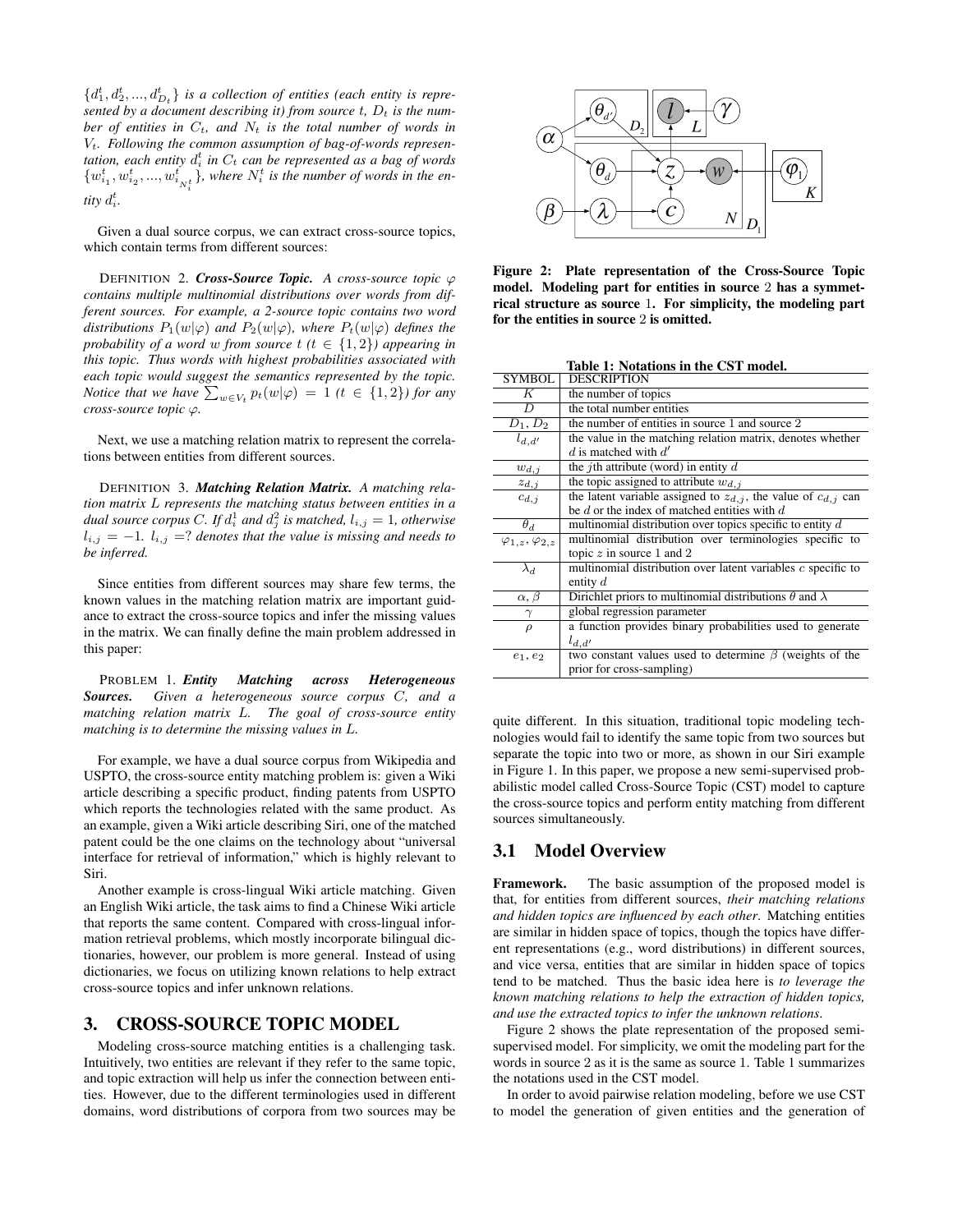| <b>Input</b> : a dual source corpus $C$ , a matching relation matrix L,              |
|--------------------------------------------------------------------------------------|
| and hyper-parameters $\alpha$ and $\beta$                                            |
| <b>foreach</b> entity d <b>do</b>                                                    |
| Generate $\theta_d \sim \text{Dir}(\alpha)$ ;                                        |
| end                                                                                  |
| % cross-sampling-based entity generation                                             |
| <b>foreach</b> d in each source t <b>do</b>                                          |
| Set $\beta$ according to ${\bf L}_d$ ;                                               |
| Generate $\lambda_d \sim \text{Dir}(\beta)$ ;                                        |
| for $n = 1$ to $N_d$ do                                                              |
| Generate $c_{d,n} \sim \text{Mult}(\lambda_d)$ , $c_{d,n}$ can be d or the index     |
| of matched entities with $d$ ;                                                       |
| Draw a topic $z_{d,n} \sim \text{Mult}(\theta_{c_{d,n}})$ from the topic             |
| distribution of the entity $c$ ;                                                     |
| Draw a word $w_{d,n} \sim \text{Mult}(\varphi_{t,z_{d,n}})$ from $z_{d,n}$ -specific |
| word distribution;                                                                   |
| end                                                                                  |
| end                                                                                  |
| % matching relation generation                                                       |
| <b>foreach</b> $(d, d')$ with possible links <b>do</b>                               |
| Generate $l_{d,d'} \sim \rho(\cdot   z_d, z_{d'}, \gamma);$                          |
| end                                                                                  |

Algorithm 1: Generative process for the CST model

matching relations, we first process a candidate filtering. For the entities that have no chance to be matched with each other, CST will not model the relation generation for them. For example, given a Wiki article describing a product (e.g., iPhone), we only consider patents belonging to the company which creates this product (e.g., Apple) in relation generation part. More general method to filter candidates is left as future work.

Cross-Sampling. We then introduce an important concept in the CST model: cross-sampling, which allows CST to leverage known relations and extract cross-source topics. The idea of crosssampling is: when generating topics for an entity  $d$ , the sampling process is not only based on the topic distribution of  $d$ , but also the topic distributions of all the matching entities of  $d$ . The intuition behind the idea is that the matched entities are similar in hidden space of topics. For example, a user would like to edit a Chinese Wikipedia article about "Barack Obama." Before he starts, he may take a look at what topics the corresponding English Wikipedia article contains, and finds out that the article contains Obama's early career as a Chicago community organizer. Thus he will edit the Chinese Wikipedia article to present Obama's experience as a community organizer but in different words. This process of crosssampling allows us to bridge the topics in entities from different sources and model the cross-source topics.

By cross-sampling, the CST model utilizes the known matching relations and makes the matching entities to have similar topic distributions. Similar ideas are proposed in some other models [8, 10, 17]. However, these unsupervised methods can hardly infer unknown relations in a unified model. As we will introduce later, CST employs a semi-supervised learning algorithm to infer unknown relations. Another kind of linked topic models [7, 20, 21] are able to infer missing links between entities. However, they do not consider the direct effect of known links on hidden topics, and CST employs cross-sampling to model a more explicit and high-order dependency between matching entities. The more sufficient utilization of known relations makes the CST model more suitable for heterogeneous source corpses than traditional topic models (exper-



Figure 3: An intermediate step of cross-sampling. There is a matching relation between  $d_1$  from source 1 and  $d_2$  from source 2. Latent topics for a word  $w_1$  from  $d_1$  is sampled based on both  $d_1$  and  $d_2$ .

iments show that the CST model outperforms RTM, a traditional linked topic model, by 40.9% on average).

# 3.2 Generative Process

Formally, the generative process is described in Algorithm 1. It consists of two parts: (1) cross-sampling-based entity generation and (2) matching relation generation.

Cross-Sampling-Based Entity Generation. Here, we introduce the entity generation in detail. First, for each entity  $d$  in source 1, we sample its topic distribution  $\theta_d$ :  $\theta_d \sim \text{Dir}(\alpha)$ . Next, for each word w in d, we choose a topic z:  $z \sim \text{Mult}(\theta_c)$ , where  $c$  could be  $d$  itself or one of  $d$ 's matching entities. We sample  $c$ according to  $c \sim \text{Mult}(\lambda_d)$ , where  $\lambda_d$  indicates how likely an entity matched with d (including d itself) will be sampled.  $\lambda_d$  is sampled according to  $\lambda_d \sim \text{Dir}(\beta_d)$ ,  $\beta_d$  is a |D|-dimensional vector, where |D| is the total number of entities, and we define  $\beta_d$  as follows: we set  $\beta_{d,d} = e_1$ , where  $e_1$  is a constant value denotes the weight of the prior to sample d's topics from its own topic distribution  $\theta_d$ ; for an entity d' matched with d, we set  $\theta_{d,d'} = e_2$ , where  $e_2$  is another constant value represents the weight of the prior to sample topics from one of  $d$ 's matching entities; for other entities we set the corresponding values in  $\beta$  to 0.

Figure 3 gives an example, in which we have three entities  $d_1$ ,  $d_2$ , and  $d_3$ ;  $d_1$  is from source 1;  $d_2$  and  $d_3$  are from source 2; the only matching relation exists between  $d_1$  and  $d_2$ . Thus we set  $\beta_{d_1} = (e_1, e_2, 0)$ . From Figure 3, we can see that  $d_1$  is only assigned with topics  $z_1$  and  $z_2$  in last step. However, in this step, as there is a matching relation between  $d_1$  and  $d_2$ , the word  $w_1$  from  $d_1$  can still be assigned with topics from  $d_2$  ( $z_3$  and  $z_4$ ), which bridges the latent topic space between linked entities.

With above definition, there is no chance to sample an entity  $d$ 's topics from entities not matching with  $d$ . If  $d$  has no matching relations, each  $z$  is sampled according to its own entity's topic distribution  $\theta_d$ . Thus the generation of d is the same with LDA [4].

Finally the word  $w$  is sampled according to the word distribution of topic z in source 1:  $w \sim \text{Mult}(\varphi_{1,z})$ . As different terminologies are used to represent the same topic in different sources, we separate the word distribution of a topic z into  $\varphi_{1,z}$  and  $\varphi_{2,z}$ . We use source 1 as an example above and the documents in source 2 are generated in the same way.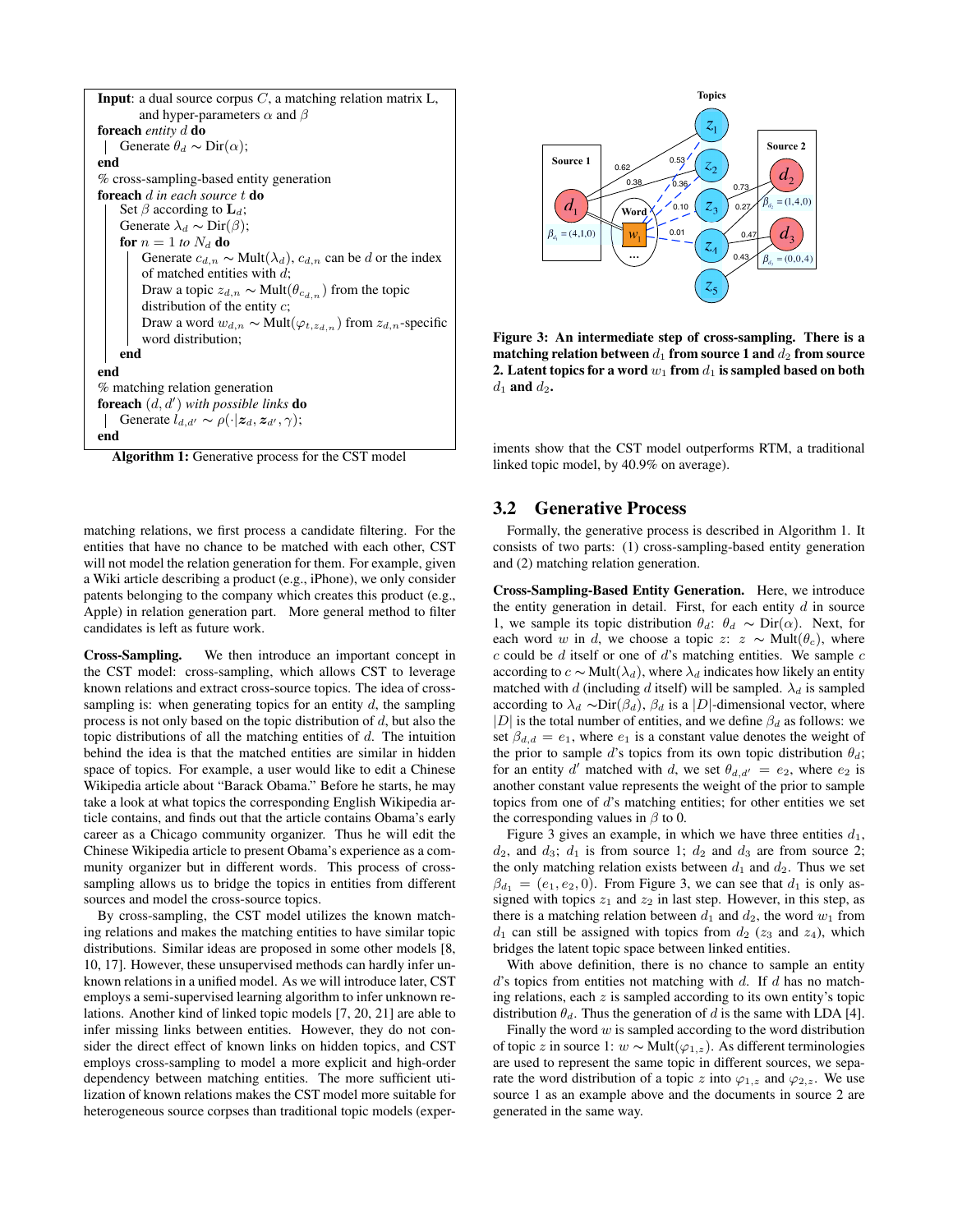Matching Relation Generation. In this step, each matching relation  $l_{d/d'}$  is modeled as a binary variable. As entities with similar topic distributions tend to be matched with a higher probability, it is natural to model the probability of a matching relation as a function  $\rho$  of topic distributions. There are many possibilities for the function  $\rho$ . In this paper, we consider the following form

$$
\rho(l_{d,d'} = 1 | \mathbf{z}_d, \mathbf{z}_{d'}, \gamma) \propto \exp[\boldsymbol{\gamma}^T (\tilde{\mathbf{z}}_d \circ \tilde{\mathbf{z}}_{d'})] \tag{1}
$$

where the  $\circ$  notation denotes the Hadamard product  $((\tilde{z}_d \circ \tilde{z}_{d'})_k =$  $\tilde{z}_{d,k} \times \tilde{z}_{d',k}$ ,  $\tilde{z}_d$  is a K-dimension vector indicating the appearance of each topic in d,  $\tilde{z}_{d,k} = \sum_{j=1}^{N_d} \mathbf{1}(z_{d,j} = k)$ . The function  $\rho$  is parameterized by coefficients  $\gamma$ . We define the function as an exponential one thus when  $z_d$  and  $z_{d'}$  are close, with large weighted Hadamard product, the probability increases exponentially.

A similar regression method is used in Relational Topic Model (RTM) [7]. The difference between RTM and CST is, RTM can hardly deal with the entities from multiple sources while CST bridges multiple sourced entities by learning how likely they will be influenced by each other  $(\lambda)$ . Also, by cross-sampling, CST models a high-order dependency between matching entities and utilize the known relations more sufficiently.

As a conclusion, cross-sampling-based entity generation allows CST to leverage the known relations to help extract hidden crosssource topics. The matching relation generation uses extracted topics to infer the relations between entities in a latent space.

#### 3.3 Model Learning

According to the model description above, the likelihood of the observed data in the CST model is given as

$$
P(\mathbf{w}, L | \alpha, \beta, \gamma, \varphi) = \prod_{d_1, d_2} \sum_{z_{d_1}, z_{d_2}} P(l_{d_1, d_2} | z_{d_1}, z_{d_2}, \gamma))
$$
  
 
$$
\times \int_{\theta} \{\prod_{d}^{D} \int_{\lambda_d} [P(\theta_d | \alpha) P(\lambda_d | \beta) \prod_{j=1}^{N_d} \sum_{c_{d,j}} (P(c_{d,j} | \lambda_d) \times \sum_{z_{d,j}} (P(z_{d,j} | \theta, c_{d,j}) \times P(w_{d,j} | z_{d,j}, \varphi)))] d\lambda_d\} d\theta
$$
 (2)

where  $w$  is a set of observed words in given corpus, L is the matching relation matrix,  $d_1$  and  $d_2$  are two entities with a labeled  $l_{d,d}$  $(l_{d_1,d_2} \neq ?)$ , and  $N_d$  is the number of words in entity d.

We employ MAP estimation to learn the parameters of the CST model. However, the exact posterior inference is intractable and we appeal to approximate inference methods. In this work, we employ the mean-field variational inference [28, 12]. Generally, we define four variational parameters and aim to maximize the evidence lower bound (ELBO) [30]. Specifically, We define  $\vartheta$  and  $\epsilon$ as variational multinomial parameters. We also define  $\tau$  and  $\eta$  as variational Dirichlet parameters. The approximate posterior is then defined as

$$
Q(z, \theta, \lambda, c | \vartheta, \tau, \eta, \epsilon) =
$$
  

$$
\prod_{d=1}^{D} q_{\theta}(\theta_d | \tau_d) q_{\lambda}(\lambda_d | \eta_d) \prod_{n=1}^{N_d} q_z(z_{d,n} | \vartheta_{d,n}) q_c(c_{d,n} | \epsilon_d)
$$
 (3)

We aim to minimize the Kullback-Leibler (KL) divergence between the variational distribution and the true posterior, which is equivalent to maximizing the evidence lower bound (ELBO) [30]. The complete equation of ELBO is shown below.

$$
L(\theta, \tau, \eta, \epsilon) = \sum_{d_1, d_2} \mathbb{E}_q [\ln P(l_{d_1, d_2} | z_{d_1}, z_{d_2}, \gamma)] + \sum_{d=1}^D \mathbb{E}_q [\ln P(\theta_d | \alpha)]
$$
  
+ 
$$
\sum_{d=1}^D \sum_{n=1}^{N_d} \mathbb{E}_q [\ln P(c_{d,n} | \lambda_d)] + \sum_{d=1}^D \mathbb{E}_q [\ln P(\lambda_d | \beta)]
$$
  
+ 
$$
\sum_{d=1}^D \sum_{n=1}^{N_d} \mathbb{E}_q [\ln P(z_{d,n} | \theta, c_{d,n})] + \sum_{d=1}^D \sum_{n=1}^{N_d} \mathbb{E}_q [\ln P(w_{d,n} | z_{d,n}, \varphi)]
$$
  
- 
$$
\sum_{d=1}^D \sum_{n=1}^{N_d} \mathbb{E}_q [\ln q_z(z_{d,n})] - \sum_{d=1}^D \sum_{n=1}^{N_d} \mathbb{E}_q [\ln q_c(c_{d,n})]
$$
  
- 
$$
\sum_{d=1}^D \sum_{i=1}^K \mathbb{E}_q [\ln q_\theta(\theta_{d,i})] - \sum_{d=1}^D \sum_{d' \in R(d)} \mathbb{E}_q [\ln q_\lambda(\lambda_{d,d'})]
$$
(4)

where  $d_1$  and  $d_2$  stratify  $l_{d_1,d_2} \neq ?$ . We then need to compute each item in Eq. 4. We focus on the first item as others, which are expected values of the log of a single probability component under the Dirichlet or the multinomial, can be expanded similar with LDA model. The first term is:

$$
\mathbb{E}_{q}[\ln P(l_{d_1,d_2}|\mathbf{z}_{d_1}, \mathbf{z}_{d_2}, \gamma)] = \mathbb{E}_{q}[\gamma(\mathbf{z}_{d_1} \circ \mathbf{z}_{d_2})]
$$
  

$$
= \gamma \left( \frac{\sum_{n=1}^{N_{d_1}} \phi_{d_1, n}}{N_{d_1}} \circ \frac{\sum_{n=1}^{N_{d_2}} \phi_{d_2, n}}{N_{d_2}} \right)
$$
 (5)

We then take the derivatives with respect to each variational parameter. We use  $\eta$  as an example. We first collect all of the terms associated with  $\eta$  and get:

$$
L_{[\eta]} = \sum_{d=1}^{D} \left( \sum_{c \in R(d)} (N_d \times \epsilon_{d,c} + \beta_{d,c} - \eta_{d,c}) (\Psi(\eta_{d,c}) - \Psi(\sum_{i \in R(d)} \eta_{d,i}) \right)
$$

$$
- (\log \Gamma(\sum_{i \in R(d)} \eta_{d,i}) - \sum_{c \in R(d)} \log \Gamma(\eta_{d,c}))
$$

We then take the derivative with respect to  $\eta$ 

 $\vartheta$ 

$$
\frac{\partial L_{[\eta]}}{\partial \eta_{d,c}} = (N_d \times \epsilon_{d,c} + \beta_{d,c} - \eta_{d,c})(\Psi'(\eta_{d,c}) - \Psi'(\sum_{i \in R(d)} \eta_{d,i}))
$$

The derivations of other variational parameters could be obtained similarly. We then set the derivations to zero, and find:

$$
\eta_{d,c} = \beta_{d,c} + N_d \times \epsilon_{d,c} \tag{6}
$$

$$
\tau_{d,k} = \alpha_k + \sum_{n=1}^{N_d} \vartheta_{d,n,k} \tag{7}
$$

$$
\epsilon_{d,n,c} \propto \exp\{\Psi(\eta_{d,c}) - \Psi(\sum_{i \in R(d)} \eta_{d,i})\} \tag{8}
$$

$$
d_{d,n,k} \propto \sum_{d' \in \{R(d),d\}} (\exp\{\sum_{d'' \neq d'} \frac{\gamma_k \sum_{i=1}^{N_{d''}} \vartheta_{d'',i,k}}{N_{d'} N_{d''}} + \Psi(\tau_{d',k}) - \Psi(\sum_{j=1}^K \tau_{d',j})\} \epsilon_{d,n,d'} \times \varphi_{t,k,v}) \tag{9}
$$

where t is the source of entity d, v is the n-th word of d, and  $R(d)$ is a set of entities matched with  $d$ . Intuitively, Eq. 9 utilizes the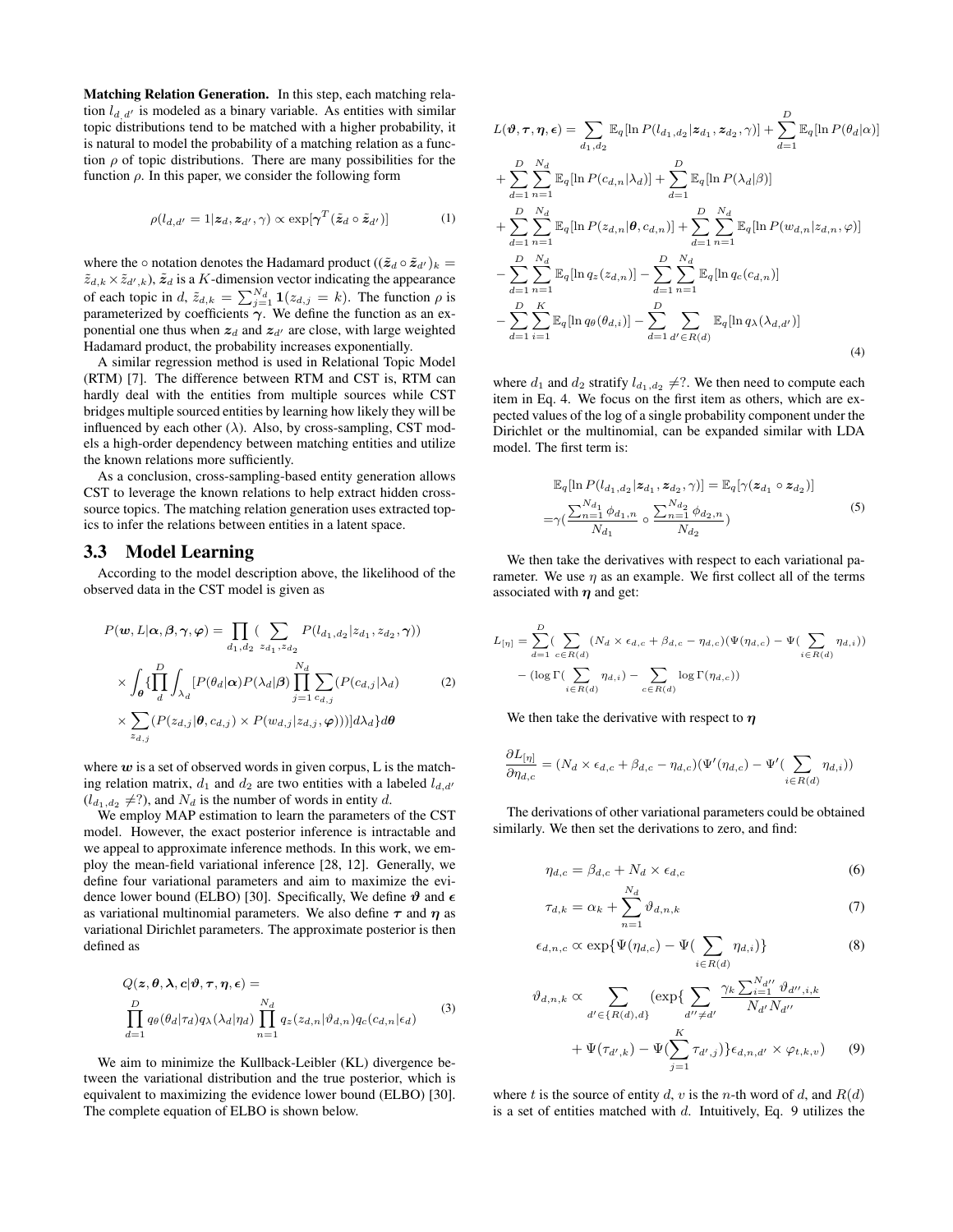known relations to update  $\vartheta$ . The first summation in this equation is related with cross-sampling and the second one is based on the regression part of CST. These updates above are performed iteratively until convergence, since they depend on each other.

We then fit the model by maximizing the resulting ELBO with respect to the model parameters  $\varphi$  and  $\gamma$ . In source t, given a topic k and a term v, the update for  $\varphi_{t,k,v}$  is:

$$
\varphi_{t,k,v} \propto \sum_{d=1}^{D_t} \sum_{n=1}^{N_d} \vartheta_{d,n,k} \mathbf{1}(w_{d,n}^t = v)
$$
\n(10)

The derivate with respect to  $\gamma$  takes a convenient form. To solve this problem, we add a 2-norm regularizer, which penalizes the objective function with the term  $\zeta ||\lambda||_2$ , where  $\zeta$  is a free parameter. We then have:

$$
\gamma_k = \frac{\sum_{d,d'} 1}{2 \sum_{d,d'} l_{d,d'} [(\Upsilon_d - \Upsilon_{d'}) \circ (\Upsilon_d - \Upsilon_{d'})]_k}
$$
(11)

where d and d' are two entities with a labeled  $l_{d,d'}$  ( $l_{d,d'} \neq ?$ ), and  $\Upsilon_{d,k} = \frac{\sum_{n=1}^{N_d} \vartheta_{d,n,k}}{N_d}$ . Both the above update and Eq. 9 utilize known relations.

With all update equations above, we employ the variational expectation-maximization algorithm to learn the model, which yields the following iterations: (See Algorithm 2 for details.)

E-step: optimize the ELBO with respect to the variational parameters  $\{\vartheta, \tau, \eta, \epsilon\}$ . Update these variational parameters according to Eqs. 6-9.

M-step: maximize the resulting ELBO with respect to the model parameters  $\{\varphi, \gamma\}$ . Update the model parameters according to Eqs. 10-11.

Inferring Matching Relations. We finally detect the matching entities from different sources. Given a dual source corpus and a matching relation matrix with missing values, we use the learning algorithm from Section 3.3 to estimate the model's parameters by optimizing the ELBO for the observed data: words from the corpus and known relations in the matching relation matrix. After that, given two entities d and d' with an unknown relation  $(l_{d,d'} = ?)$ , we use the fitted model's variational parameters to approximate the predictive probability:

$$
P(l_{d,d'}|\boldsymbol{w}_d,\boldsymbol{w}_{d'}) \approx \mathbb{E}_q[p(l_{d,d'}|\boldsymbol{z}_d,\boldsymbol{z}_{d'})]
$$
(12)

The right hand of Eq. (12) is an expectation of  $\rho$  (defined in Eq. 1) with respect to the approximation posterior (Eq. 3). Intuitively, the approximated predictive probability indicates that CST considers the content information and infers the matching relations between entities in hidden space of topics. Also, CST can be plugged into other detection frameworks (e.g., random walk [15] or factor graphs [14]) easily, to further leverage structural information. Details and two examples will be described in the next section.

## 4. EXPERIMENTS

We evaluate our proposed model with two experiments. All datasets and codes used in this work are publicly available<sup>2</sup>.

**Input**: a dual source corpus  $C$ , a matching relation matrix  $L$ , and hyper-parameters  $\alpha$  and  $\beta$ Initialize  $\{\vartheta, \tau, \eta, \epsilon, \varphi, \gamma\}$  randomly; repeat % E-Step: optimize the ELBO; foreach d *in each source* t do for  $c = 0$  *to* 1 do | Update  $\eta_{d,c}$  according to Eq. 6; end for  $k = 1$  to  $K$  do | Update  $\tau_{d,k}$  according to Eq. 7; end for  $n = 1$  *to*  $N_d$  do for  $c = 0$  *to* 1 do | Update  $\epsilon_{d,n,c}$  according to Eq. 8; end for  $k = 1$  *to*  $K$  do | Update  $\vartheta_{d,n,k}$  according to Eq. 9; end end end % M-Step: maximize the resulting ELBO; foreach *topic* k *in each source* t do foreach *term* v do | Update  $\varphi$  according to Eq. 10; end Update  $\gamma_k$  according to Eq. 11; end until *Convergence*;

Algorithm 2: Variational EM for model learning.

#### 4.1 Tasks and Data Sets

We validate the proposed model in two real scenarios: productpatent matching and cross-lingual matching. We describe the details of each task below.

Product-patent matching. In this task, given a Wiki article describing a specific product, we aim to find relevant patents, e.g., a Wiki article and a patent should be relevant if they are both talking about the topic of Siri. We collect 13,085 Wiki articles and 15,000 patents from Wikipedia and USPTO respectively. For some Wiki article that describes a product, we use it as a query to find patents related with the same product. One Wiki article may be matched with more than one patent, e.g., a Wiki article describing iPhone corresponds to patents that claim on touch screen, camera, soft keyboard, etc.. We sample 233 Wiki articles as queries and find 1,060 matching relations in total. We randomly choose 30% of the matching relations as known. The remaining relations are regarded as unknown and need to be inferred.

The ground truth data, which consists of 1,060 matching relations, is labeled by four human annotators. For each of 233 Wiki articles as queries, each annotator reads all patents belonging to the same company with the corresponding product in the query. Some online systems and materials are referred when filtering the candidates and labeling the data (e.g., PatentMiner  $[25]$ <sup>3</sup>, news related with companies' lawsuit, official documents of the products, etc.). To see more details of how we label the data, please refer to our public web page<sup>2</sup>. We say a Wiki article is matched with a patent when four annotators all agree. Based on this work, we have deployed a product-patent matching function to PatentMiner. We are

<sup>2</sup> http://arnetminer.org/document-match/

<sup>3</sup>A public patent search and analysis system: http://pminer.org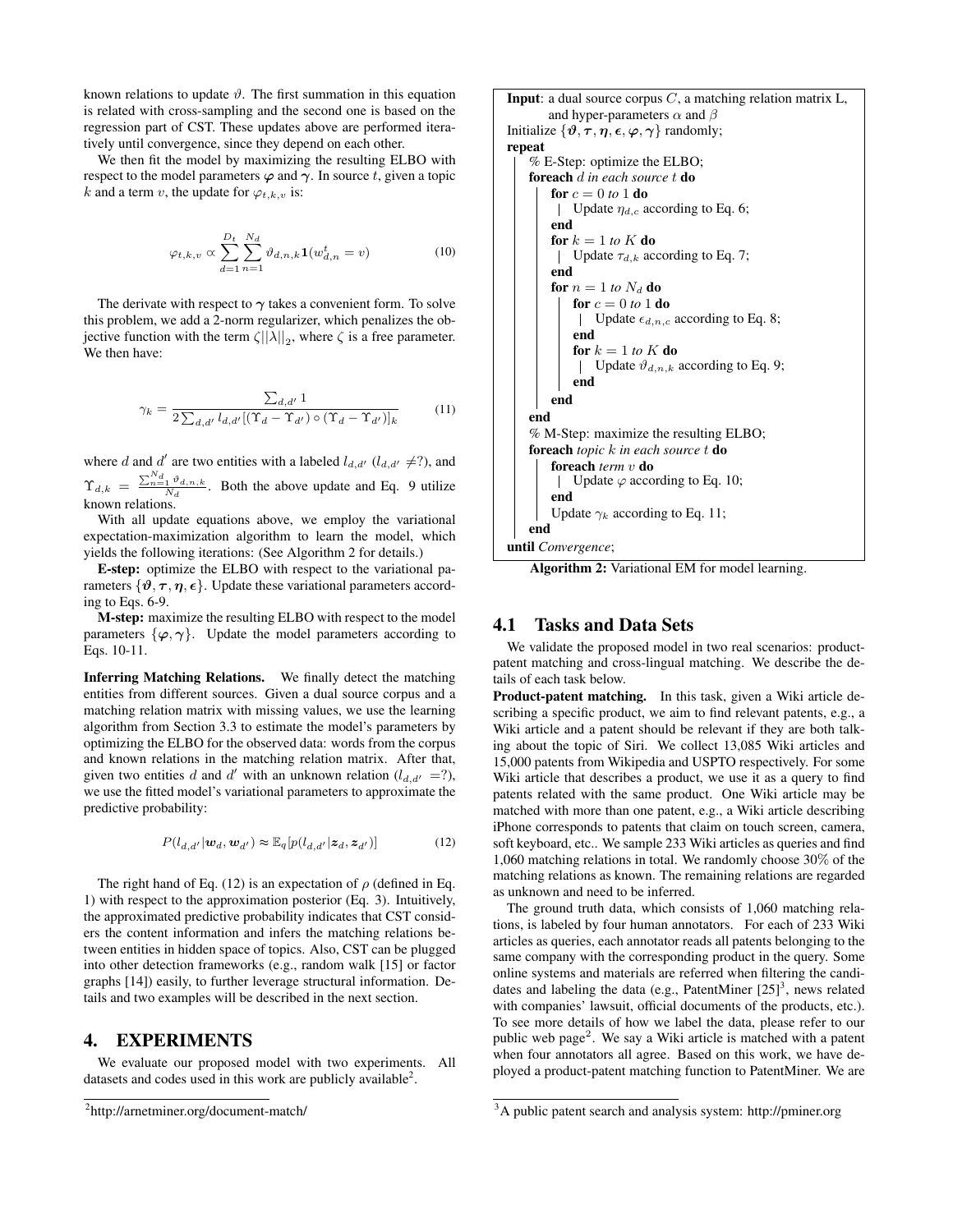Table 2: Performance of product-patent matching task.

| Method     | P@3   | P@20  | <b>MAP</b> | R@3   | R@20  | <b>MRR</b> |
|------------|-------|-------|------------|-------|-------|------------|
| $CS + LDA$ | 0.111 | 0.083 | 0.109      | 0.011 | 0.046 | 0.053      |
| $RW + LDA$ | 0.111 | 0.117 | 0.123      | 0.033 | 0.233 | 0.429      |
| <b>RTM</b> | 0.501 | 0.233 | 0.416      | 0.057 | 0.141 | 0.171      |
| $RW + CST$ | 0.667 | 0.167 | 0.341      | 0.200 | 0.333 | 0.668      |
| <b>CST</b> | 0.667 | 0.250 | 0.445      | 0.171 | 0.457 | 0.683      |

Table 3: Performance of cross-lingual matching task.

| Method      | Precision | Recall | $F_1$ -Measure | $F_2$ -Measure |
|-------------|-----------|--------|----------------|----------------|
| Title Only  | 1.000     | 0.410  | 0.581          | 0.465          |
| SVM-S       | 0.957     | 0.563  | 0.709          | 0.613          |
| LFG.        | 0.661     | 0.820  | 0.732          | 0.782          |
| $LFG + LDA$ | 0.652     | 0.805  | 0.721          | 0.769          |
| $LFG + CST$ | 0.682     | 0.849  | 0.757          | 0.809          |

collecting user feedbacks to create a bigger evaluation data set for future work.

Cross-lingual matching. In this task, given an English Wiki article, we aim to find a Chinese article, which reports the same content, from a Chinese Wiki knowledge base. We use the same data set with [29]. The data set is collected as follows: we first randomly select an English article A with a cross-lingual link to a Chinese article  $B$  from Wikipedia. We then use the  $B$ 's title to find another Chinese article  $C$  with the same title in Baidu Baike<sup>4</sup>. As  $A$  is cross-lingually linked with  $B$  in Wikipedia, and  $B$  has the same main idea with C (normally a Wiki article uses its main idea as the title). It is reasonable to say there is a cross-lingual matching relation between A and C.

The data set consists of totally 2,000 English articles from Wikipedia, and 2,000 Chinese articles from Baidu Baike. Each English article corresponds to one Chinese article. We conduct 3-fold cross validation on the evaluation data set.

#### 4.2 Evaluation

Evaluation metrics. In the first experiment, for each Wiki article, we rank all patents according to the probability predicted by the proposed model and alternative methods. We evaluate all the methods in terms of P@3 (Precision for the top 3 ranking results), P@20, MAP (Mean Average Precision), R@3 (Recall for the top 3 results), R@20, and MRR (Mean Reciprocal Rank).

In the second experiment, to keep consistence with [29], we consider cross-lingual matching as a two-class classification problem: given an English Wiki article and a Chinese Wiki article, we label this pair of two entities as "matched" or "not matched". We compare all baselines in terms of Precision (Prec.), Recall (Rec.),  $F_1$ -Measure (F<sub>1</sub>), and F<sub>2</sub>-Measure (F<sub>2</sub>).

Comparison methods. For the first experiment, we compare the following methods for product-patent matching:

• *Content Similarity based on LDA (CS + LDA):* It calculates the similarity between a Wiki article and a patent based on their topic distributions calculated by LDA. Specifically, we use  $p_{d_1}$  and  $p_{d_2}$  to represent the topic distribution of a Wiki article and a patent respectively. The similarity score is defined based on the Cosine similarity between  $p_{d_1}$  and  $p_{d_2}$ 

$$
Sim(d_1, d_2) = \frac{p_{d_1} \cdot p_{d_2}}{||p_{d_1}|| \times ||p_{d_2}||}
$$
\n(13)

• *Random Walk based on LDA (RW + LDA):* It ranks candidates by combining the extracted topics into a random walk with restart algorithm [27]. Specifically, it creates a graph containing Wiki articles and patents as nodes. And it links a Wiki article  $u$  to a patent  $v$  with a weight

$$
W_{u,v} = \begin{cases} \frac{Sim(u,v)}{\sum_{w} Sim(u,w)} & \text{if } Sim(u,v) \ge \mu\\ 0 & \text{otherwise} \end{cases}
$$
 (14)

where  $\mu$  is a threshold value defined manually, and  $Sim(u, v)$  is the Cosine similarity between  $u$  and  $v$ . Thus there is a bigger chance for a Wiki article node to reach a more similar patent node. It employs LDA to calculate the topic distributions. Besides the textural contents of entities, this framework also considers the structural information. We create a link from one patent node to another if the former one cites the latter one. We also create a link from one Wiki article nodes to another if they have a hyperlink in Wikipedia. The weights of these links are defined as a constant value (in practice, we define all of them as 1). Finally, the transition probability from  $u$  to  $v$  can be defined as

$$
Q_{u,v} = (1 - a) \frac{W_{u,v}}{\sum_{x} W_{u,w}} + a \mathbf{1}(v = s)
$$
 (15)

where  $s$  is the start node,  $a$  is the restart probability.

• *Relational Topic Model (RTM):* It employs the RTM, which is generally used to model the links between entities, proposed by Blei et al. [7]. In our problem, this method regards there is a link between two matching entities. We use Blei's implementation of  $RTM^5$ .

• *Random Walk based on CST (RW + CST):* The difference between this method and RW + LDA is, instead of using  $Sim(u, v)$ to define the weight of links from a Wiki node to a patent node, it uses  $P(l_{u,v})$  (see Section 3.3 for details) calculated by CST.

• CST: It is our proposed model. We first use the training set to learn the model. Then we use the fitted model to detect unknown relations. We set  $K = 50$ ,  $\alpha = 50/K$ ,  $e_1 = 4$ , and  $e_2 = 1$  in both this method and RW + CST.

All methods use entities in the training set to fit the model. Methods related to RTM or CST utilize known matching relations as guidance, while LDA is unable to leverage this information. Random walk based methods further consider structural information (citations in the patent database and hyperlinks in Wikipedia).

For the second experiment, we compare the following methods for cross-lingual matching:

• *Title Only:* This method first translates the title of Chinese articles into English by Google Translation API<sup>6</sup>, then matches the translated titles with English articles. Two articles are considered as equivalent ones if they have strictly the same English titles.

• *SVM-S:* It is a classifier proposed by Sorg et al. [24] to find cross-lingual links between English Wikipedia and German Wikipedia. The authors define several graph-based and text-based features. Here we train a SVM with their features on evaluation data set. For SVM, we choose LIBSVM [6].

• *LFG:* It is the method proposed by Wang et al. [29], which is based on a factor graph model and mainly considers the structural information to solve the problem of cross-lingual matching.

<sup>4</sup>A Chinese Wiki knoledge base: http://baike.baidu.com/

<sup>5</sup> http://www.cs.princeton.edu/~blei/topicmodeling.html 6 https://developers.google.com/translate/?hl=zhcn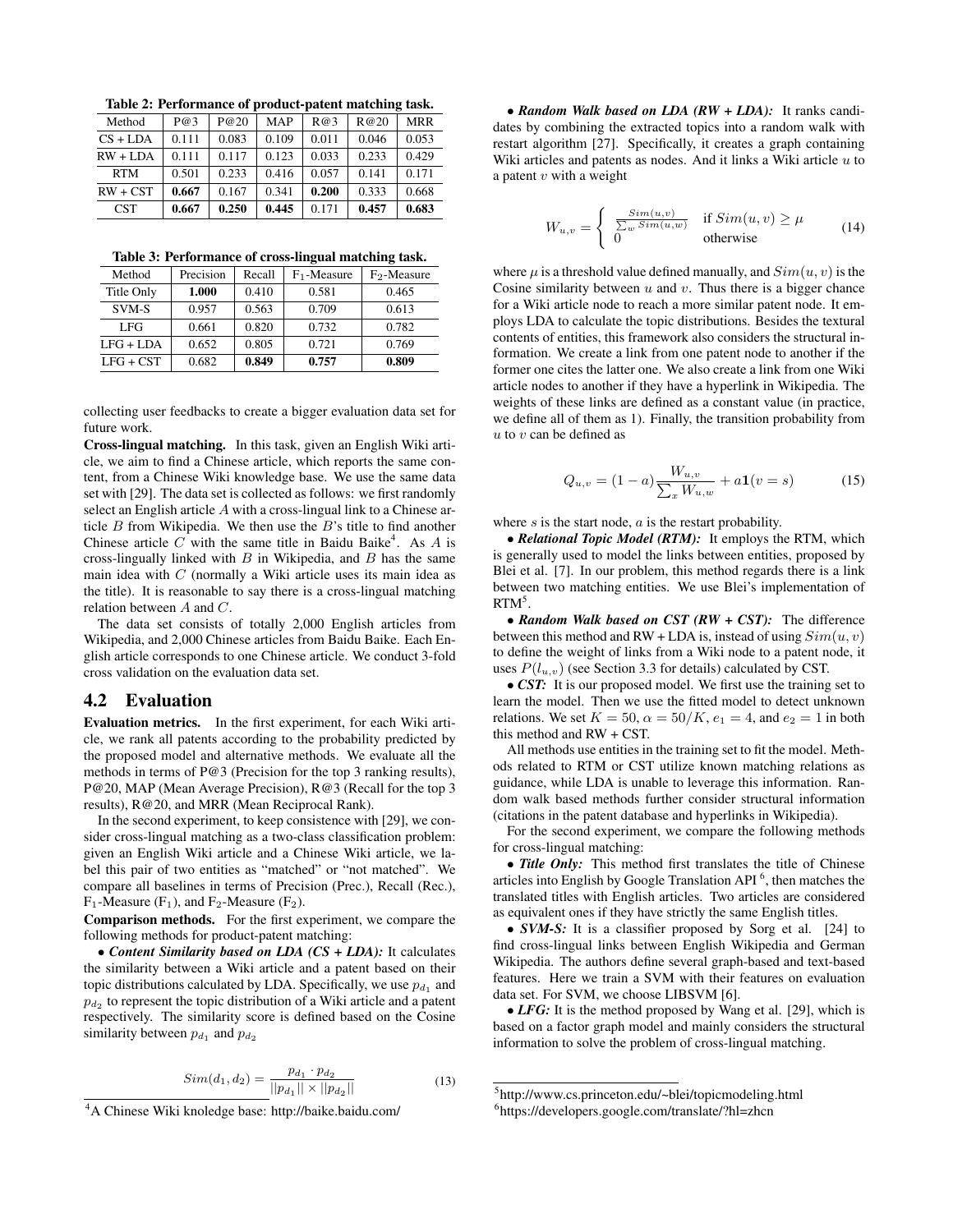

Figure 4: Parameter analysis. (a) Performance of the CST model by varying the number of topics  $K$ ; (b) Performance of the CST model by varying the ratio of  $e_1$  to  $e_2$ ; (c) Performance of the CST model is stable when varying the precision of  $\beta$ ; (d) Convergence analysis of the CST model. Y -axises in all figures denote the MAP value of the CST model in product-patent matching experiment and the F1 score of the CST model in cross-lingual matching experiment.

• *LFG* + *LDA*: It adds a feature, which captures the content similarity between articles, to the feature function of LFG. It uses  $Sim(u, v)$  (see Eq. 14) as the feature value.

• *LFG + CST:* LFG mainly considers structural information. We enhance it by bringing in content information (hidden topics extracted by CST). The difference between this method and LFG + LDA is that, instead of using  $Sim(u, v)$  to define the newly added feature, it uses  $P(l_{u,v})$  calculated by CST. We compare this method with LFG to see if content information can help in this problem. We compare it with Title Only and SVM-S to show the power of utilizing corss-lingual topics extracted by CST. We also compare it with LFG + LDA to show the effectiveness of the CST model compared with a traditional topic model. Here we keep values of  $K$ ,  $\alpha$ , and  $e_2$  the same with the first task, and set  $e_1 = 2$ . We will give the intuitive explanation why we change  $e_1$  latter.

## 4.3 Quantitative Results

Product-patent matching. Table 2 lists the performance of product-patent matching problem using different methods. We first compare CST with two unsupervised methods, CS + LDA and RW + LDA. With the help of known relations as guidance, we can see CST clearly outperforms these two methods (+72.4%-75.5% in terms of MAP). We then compare CST with RTM, which also utilizes the known relations as guidance. With the help of the crosssampling, CST can better extract cross-source topics. Thus it can better detect the matching relations (+74.9% in terms of MRR). To our surprise, when employing the CST model, combining content and structural information hurts the performance (RW + CST drops 23.4% in terms of MAP). By a careful investigation, we find that a Wiki article normally has lots of hyperlinks to other articles (56.4 out-links in average). Much noise is contained in these links and hurts the performance. However, the structural information does help for top results  $(+14.5\%$  in terms of R@3).

Cross-lingual matching. Table 3 shows the performance of crosslingual matching problem. Title Only and SVM-S employ the translated terminologies and perform well in terms of Prec. However, without capturing the hidden topics of entities, the translation can not be performed precisely. Thus these methods miss a number of matching relations between entities, which hurts the Recall.

LFG focuses on utilizing structural information. We enhance this method by bringing in hidden topics extracted by LDA and CST respectively. From the table, we see that  $LFG + CST$  improves the performance. It outperforms all baselines in terms of Recall,  $F_1$ , and  $F_2$  (e.g., averagely +15.2% in terms of  $F_2$ ). In fact, crosslingual topics can hardly be extracted due to the low co-occurrence of English and Chinese terminologies. Without a precise crosslingual topic extraction, LFG + LDA performs worse than LFG, which indicates the incorrect topics will hurt the performance. By studying some cross-lingual topics found by the CST model, we find that the top Chinese and English terminologies in the same topic are very relevant. Some Chinese terminologies are translated results of English ones.

Topics analysis. How many topics are enough for the productpatent matching problem and cross-lingual matching problem? We perform an analysis by varying the number of topics in the CST model. Figure  $4(a)$  shows its performance with number of topics  $K$ varied. We can see that, the performance improves by increasing K when K is small  $(< 50)$ . After that, the trend becomes stable.

**Ratio analysis.** We study how the ratio of  $e_1$  to  $e_2$  influence the performance. We fix  $e_2$  as 1 and vary  $e_1$ . Figure 4(b) shows the trend of the performance following the changes of the ratio in both two problems. In the product-patent matching problem, the value of MAP reaches largest when  $e_1 : e_2 = 4$ . And in the crosslingual problem, F1 reaches the maximum value when  $e_1 : e_2 = 2$ , corresponding to a larger prior probability of cross-sampling.

Intuitively, compared with cross-lingual matched articles, patents and Wiki articles with matching relations are more dissimilar in hidden space of topics: patents focus on specific technologies, while Wiki articles describe general descriptions of products (e.g., histories, sales, etc.). And cross-lingual matched articles report the same objects. Thus the prior of cross-sampling in crosslingual matching problem should be larger (smaller  $e_1$ , larger  $e_2$ ). It indicates that the hyper-parameters of CST can be determined intuitively: if the matching entities in a specific problem assumed to be more similar in topics, we can give a smaller value to  $e_1 : e_2$ , otherwise we should set  $e_1 : e_2$  a larger value.

Precision analysis. We further investigate how the precision [19] of  $\beta$ , which indicates the confidence in the prior, influence the performance. We vary the precision from 1 to 450. As Figure  $4(c)$ shows, the CST model's matching performance is not sensitive to the precision of  $\beta$ .

Convergence analysis. We finally investigate the convergence of the CST model. Figure 4(d) shows the convergence analysis of the CST model on product-patent matching problem and cross-lingual matching problem. We see the CST model converges within 100 iterations ion both two tasks.

#### 4.4 Qualitative Results

In this section, we demonstrate some examples generated from our experiments to show the effectiveness of the CST model.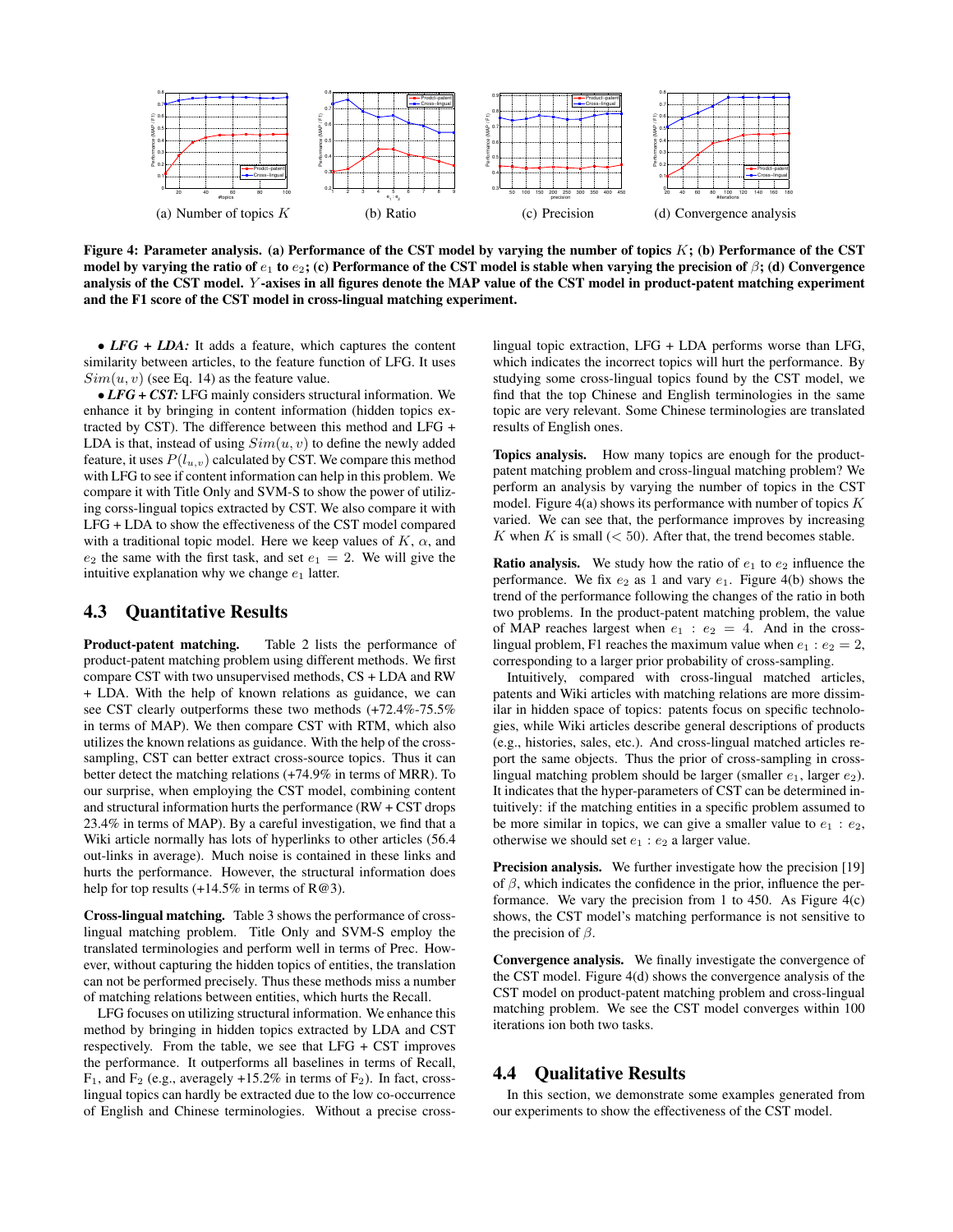

Figure 5: Examples of the correlations between topics, patents, and Wiki articles in the CST model.  $\theta$ , the probability of a topic give an entity, is represented on each black-solid edge. And the weight on each red-dotted edge denotes the likelihood of a matching relation. The titles of topics are hand-labeled. And for each topic, we separate the terminologies used in patents (the upper part of each topic box) and the terminologies used in Wiki articles (the lower part of each topic box). We remove some edges whose probabilities are negligible.

Table 4: Examples of topics highly relevant to both Apple and Samsung found by the CST model. Top terminologies from each source are showed. The titles of topics are hand-labeled.

| Title                    | <b>Top Patent Terms</b> | Top Wiki Terms      |  |
|--------------------------|-------------------------|---------------------|--|
|                          | rotational, gravity,    | gravity, iPhone,    |  |
| <b>Gravity Sensing</b>   | interface, sharing,     | layer, video,       |  |
|                          | frame, layer            | version, menu       |  |
|                          | recognition, point,     | screen, touch,      |  |
| Touchscreen              | digital, touch,         | iPad. os.           |  |
|                          | sensitivity, image      | unlock, press       |  |
|                          | interface, range,       | icon, player,       |  |
| <b>Application Icons</b> | drives, icon,           | software, touch,    |  |
|                          | industrial, pixel       | screen, application |  |

**Product-patent matching.** Figure 5 shows a part of the matching results of "Macbook Pro" Wiki article. We select 3 topics extracted by the CST model and display them with top words in both two sources. We also represent the probability of a specific topic  $z$ given an entity  $d(\theta_{z,d})$ , and the matching probability of two entities in the form of edges. As we can see from the figure, a patent mostly focus on one topic, a specific technology. And a Wiki article generally describe a number of features of a product. Thus Wiki articles have more diverse topic distributions.

When predicting a matching relation for two entities, the regression part of the CST mode is able to distinguish relevant topics from others. As the figure shows, the CST mode successfully detects the Macbook Pro is matched with "Wide touchpad on a portable computer" and "Display that emits circularly-polarized light" respectively. Each of the two patents is associated with a topic relevant to Macbook Pro.

Apple vs. Samsung. The CST model will be helpful to find the patents that a company uses to protect her products, by detecting the matching relations between products and patents. CST is also able to infer the inner connections between companies. Given a set

of companies, we train the CST model by these companies' patents and Wiki articles describing the companies' products. And for a

company g, we define its topic distribution as  $P(z|g) = \frac{\sum_{d=1}^{D_g} \theta_{d,z}}{\sum_{d=1}^{D_g} 1}$ , where  $D_g$  is the set of entities relevant to g. Here we use Apple and Samsung as an example. Table 4 lists the top three topics related with both Apple and Samsung. We also represent each topic's top words from both Wiki articles and patents. We see that terminologies related with technologies are more likely to appear in patents (e.g., recognition, range, etc.). And most terms closer to our lives and applications are from Wikipedia (e.g., video, iPad, etc.).

"Gravity Sensing" and "Touchscreen" are both highly related with the products of Apple and Samsung (e.g., smart phones, iPad, etc.), which indicates through the label information between patents and products, the CST model can identify the topics bridging products and related technologies. Moreover, "Application Icons" is also discovered by CST. As we know, one of the Apple patents been violated by Samsung<sup>7</sup>, is the design patent 305: Rounded square icons on interface, which is related to this topic. It indicates that the results of CST may be helpful to infer the competitive relationships between companies.

## 5. RELATED WORK

Cross-source matching. We first review some related work on cross-source matching problem. Wang et al. [29] study the crosslingual knowledge linking problem. They aim to link Chinese and English Wiki articles which report on the same content. However, the model they proposed, called LFG, only considers the structural information. In this paper, we utilize our proposed model to bring in content information to LFG. We conduct a similar experiment with Wang et al. and the result shows that the performance is significantly improved. Mimno et al. [18] has studied a similar problem. They propose a polylingual topic model to discover topics aligned across multiple languages. Tang et al. [26] propose a method called Cross-domain Topic Learning. Their goal, which is to recommend cross-domain collaborations, is different from ours. More importantly, their method separates topic extraction and link prediction into two models. Our model integrates *topic modeling* and *entity matching* into a unified model.

Besides, Barnard et al. [2] propose an approach for modeling segmented images with associated text simultaneously. However, their approach do not integrate entity matching and topic modeling into a uniform framework.

Topic modeling. It is natural to apply topic modeling (e.g., LDA [4] and PLSA [11]) on a collection of documents, and use the derived topic distribution to represent each document. The basic mechanism behind these models is to exploit co-occurrence patterns of words in documents to find K semantically meaningful topics and best describe the given corpus. However, both PLSA and LDA treat documents in a given corpus independently.

To deal with the pairwise information of documents, Cohn and Hoffman [10] build an extension to the PLSA model, which is called PHITS. A similar model called mixed membership model is developed by Erosheva et al. [9]. Mei et al. [17] add a regularization constraint on a prior knowledge that some pairs of documents should be similar, to the traditional topic models. Dietz et al. [8, 16] also propose similar methods. These approaches regard links as input data, whereas in our work, the proposed model is able to infer the unknown relations between documents from different sources.

<sup>7</sup> http://www.businessinsider.com/apple-versus-samsung-2012-8